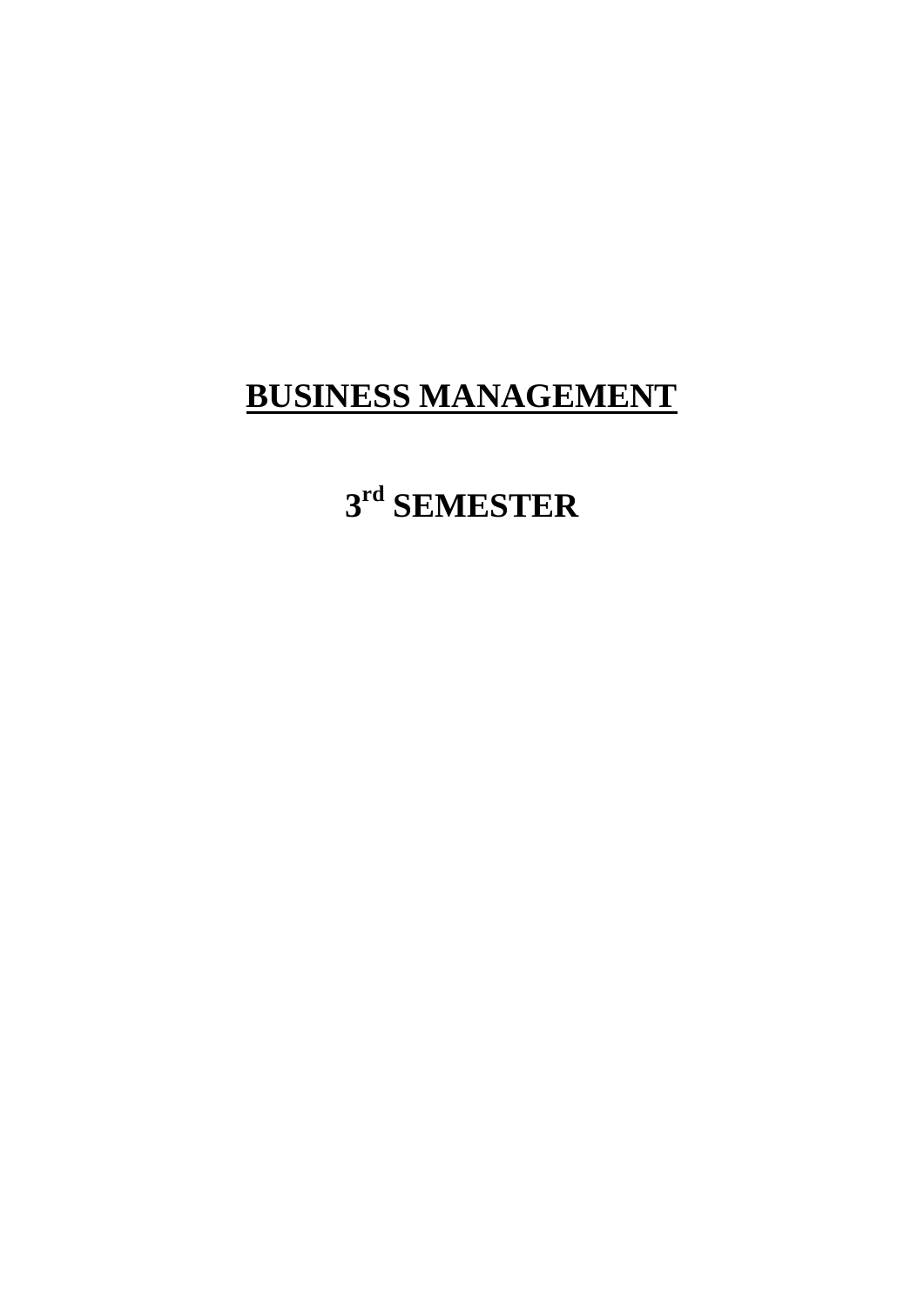### **2015, 2016 & 2017**

### **Semester: III**

#### **BUSINESS MANAGEMENT**

Duration of Exam: **3 Hrs Total Marks: 100** 

Course No: **BM-301** Title: **Business Ethics**

Theory Examination**: 80** Internal Assessment**: 20**

- **Objective:** *The objective of this course is to make students aware of the various ethical issues concerning the Business World*
- **Unit I** Business Ethics- An overview; Concept, Nature, Evolving Ethical Values; Arguments in Favour of and Against Business Ethics; Myths about Business Ethics.
- **Unit II** Ethical Theories in Business; Organization Ethics Development System (OEDS); Ethical Values.
- **Unit III** Ethics Concerning Consumer Protection and Marketing; Ethics in HRM; Ethical Issues in Finance and Accounting; Business Ethics and Environmental Pollution.
- **Unit IV** Work Ethics; Work Culture; Quality of Work Life (QWL); Corporate Governance.
- **Unit V** Corporate Social Responsibility- Social Responsibility of Business with respect to different Stakeholders; Arguments for and against Social Responsibility of Business; Social Audit.

### **Note for Paper Setter**

The question paper shall contain two questions from each unit (Total ten questions) and a candidate will be required to answer five questions selecting one question from each unit. Thus, there will be an internal choice within each unit.

#### **Internal Assessment (Total Marks: 20)**

The marks shall be distributed as under:-

| Mid Semester Test    |                   | $: 10$ Marks |
|----------------------|-------------------|--------------|
| Two Home Assignments | $(05$ marks each) | $: 10$ Marks |

- 1. Murthy, C.S.V., Business Ethics, Himalaya Publishing House, Edition 2012.
- 2. Singh, A., Business Ethics and Indian Value System, Himalaya Publishing House, Edition 2011.
- 3. Banerjee, R.P., Ethics in Business and Management, Himalaya Publishing House, Edition 2010.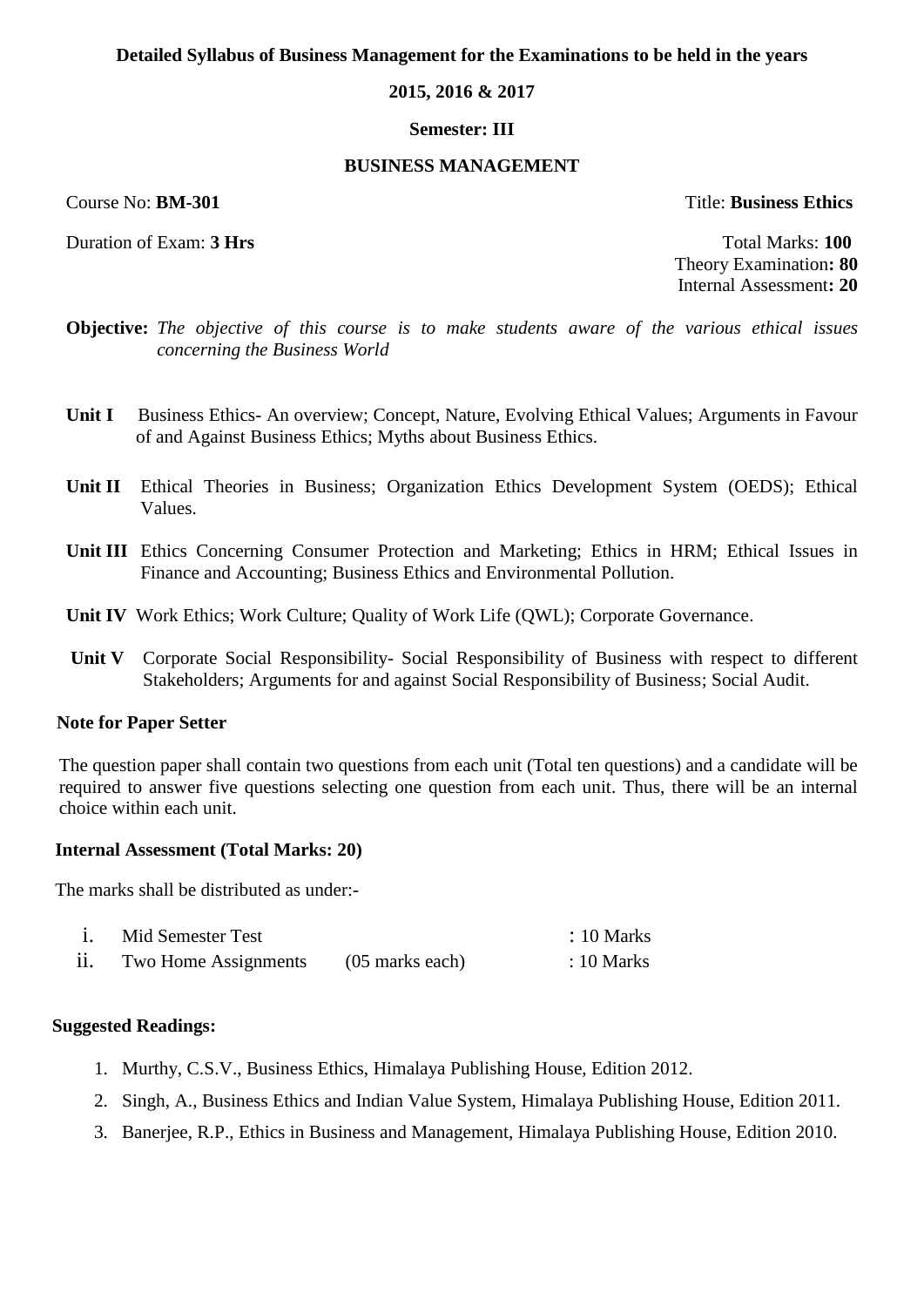# 4<sup>th</sup> SEMESTER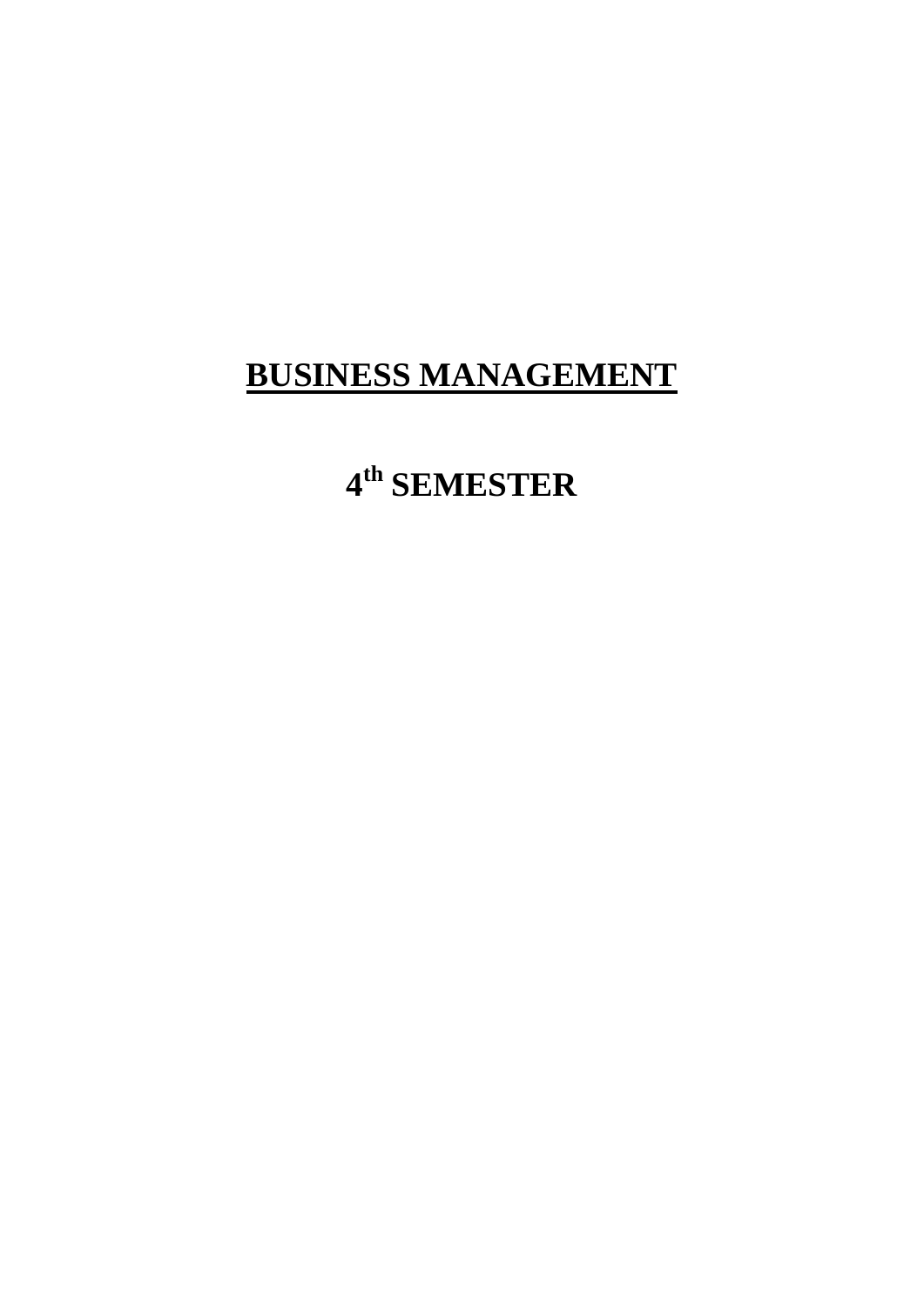# **2016, 2017&2018**

#### **Semester: IV**

#### **BUSINESS MANAGEMENT**

#### Course No: **BM-401** Title: **Fundamentals of Management**

Duration of Exam: **3 Hrs** Total Marks: **100** Theory Examination: **80** Internal Assessment: **20**

- **Objective:** *The objective of this course is to impart elementary knowledge of thefunctional areas of Management.*
	- Unit I Introduction, Concepts, Objectives, Nature, Scope and Significance of Management; Evolution of Management Thought – Traditional Vs.Modern.
	- **Unit II** Planning: Concept, Objectives, Nature, Limitations; Process of Planning, Importance, Forms, Techniques and Process of Decision Making.
	- **Unit III** Organizing: Concept, Objective, Nature of Organizing; Types of Organizing, Delegation of Authority; Authority and Responsibilities; Centralization and Decentralization; Span of Control.
	- **Unit IV** Directing: Concept, Principles and Techniques of Directing and Coordinating; Concept of Leadership-Meaning, Importance and Styles; Supervision, Motivation. Communication as a Tool for Coordination.
	- **Unit V** Controlling: Concept, Principles, Process and Techniques of Controlling; Relationship between Planning and Controlling.

# **Note for Paper Setter**

The question paper shall contain two questions from each unit (Total ten questions) and a candidate will be required to answer five questions selecting one question from each unit. Thus, there will be an internal choice within each unit.

#### **Internal Assessment (Total Marks: 20)**

The marks shall be distributed as under:-

| Mid Semester Test    |                   | $\therefore$ 10 Marks |
|----------------------|-------------------|-----------------------|
| Two Home Assignments | $(05$ marks each) | $\therefore$ 10 Marks |

- 1. Gupta, R.S, Sharma B.D, Bhalla N.S., Principles and Practices of Management, Kalyani Publishers, Edition 2012.
- 2. Sharm,a R.K and Gupta S., Principles of Management, Kalyani Publishers, 1<sup>st</sup> Edition 2011.
- 3. Prasad, L.N., Principles and Practices of Management, Sultan Chand and Sons, 8<sup>th</sup> Edition 2012.
- 4. Gupta, C.B., Management Concepts and Practices, Sultan Chand and Sons, 12<sup>th</sup> Edition Reprint.
- 5. Sherlekar, S.A., Business Management, Himalaya Publishing House, Edition 2012.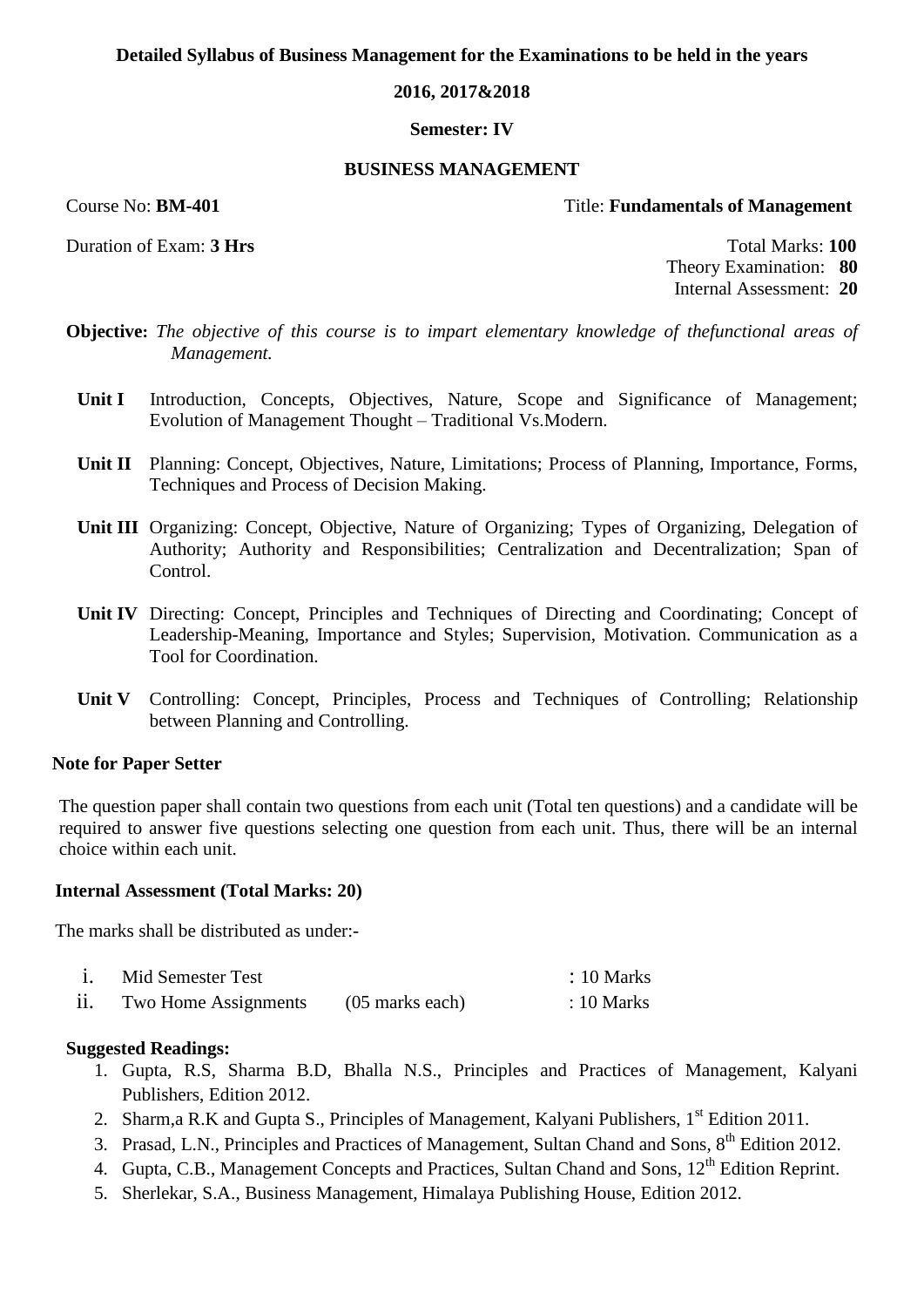# $5^{\text{th}}$  SEMESTER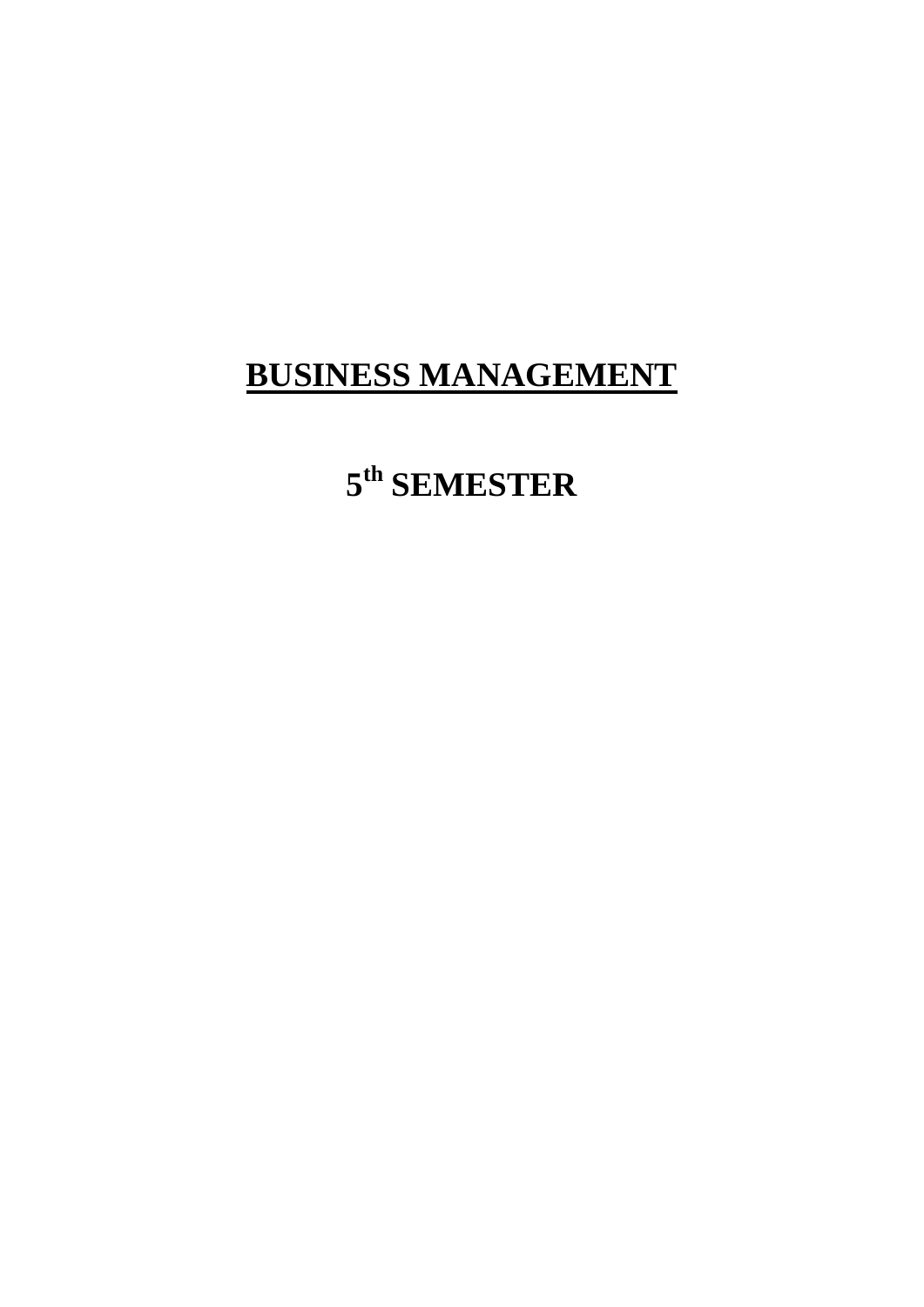### **2016, 2017& 2018**

#### **Semester: V**

#### **BUSINESS MANAGEMENT**

# Course No: **BM-501** Title: **Human Resource Management**

Duration of Exam: **3 Hrs Total Marks: 100** 

Theory Examination: **80** Internal Assessment: **20**

**Objective***: The objective of this course is to expose the students to the basics of Human Resource Management*

- **Unit I** Introduction to HRM; Concept of HRM: Objectives, Scope, Process; HRM Vs. HRD; Role of HRM.
- **Unit II** Human Resource Procurement; Job Analysis andJob Design; Work Measurement; Human Resource Planning-Objectives, Activities, Manpower Requirement Process; Recruitment and Selection.
- **Unit III** Career Planning and Development; Training- Meaning, Need, Importance and Methods; Basic concept of Performance Appraisal; Methods of Performance Appraisal.
- **Unit IV** Employee Compensation; Job Evaluation; Linkage of Compensation with Procurement and Low turnover of Employees; Promotion, Transfer, Demotion and Separation; Workmen Compensation Act, 1923.
- **Unit V** Industrial Relation- Parties to Industrial Relation; Sign and Symptoms of Healthy andUnhealthy Industrial Relation; Collective Bargaining - Objectives, Types, Approaches; Workers Participation in Management; Industrial Disputes: Prevention and Settlement.

#### **Note for Paper Setter**

The question paper shall contain two questions from each unit (Total ten questions) and a candidate will be required to answer five questions selecting one question from each unit. Thus, there will be an internal choice within each unit.

### **Internal Assessment (Total Marks: 20)**

The marks shall be distributed as under:-

| Mid Semester Test    |                   | $\therefore$ 10 Marks |
|----------------------|-------------------|-----------------------|
| Two Home Assignments | $(05$ marks each) | $: 10$ Marks          |

- 1. Sharma, A.M., Human Resource Management, Himalaya Publishing House, Edition 2011.
- 2. Sadri, S. and Sadri J., HRM in Modern India, Himalaya Publishing House, Edition 2013.
- 3. Singh, N., Human Resource Management, Himalaya Publishing House, Edition 2013.
- 4. Rao, V.S., Human Resource Management, Excel Books, New Delhi, 2011.
- 5. Desslar, G., and Varkkey B., Human Resource Management, Kindersley Private ltd., New Delhi.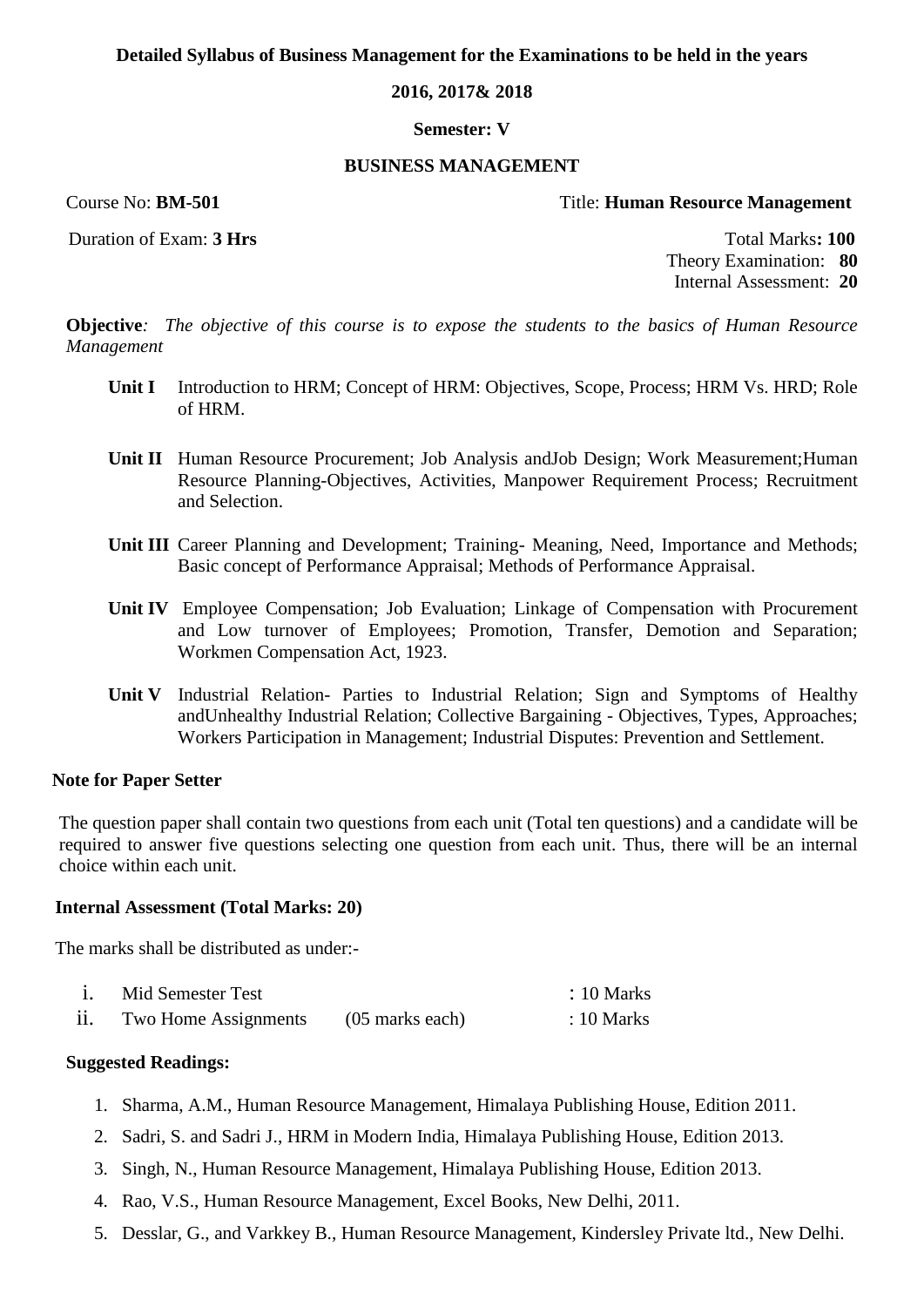# 6<sup>th</sup> SEMESTER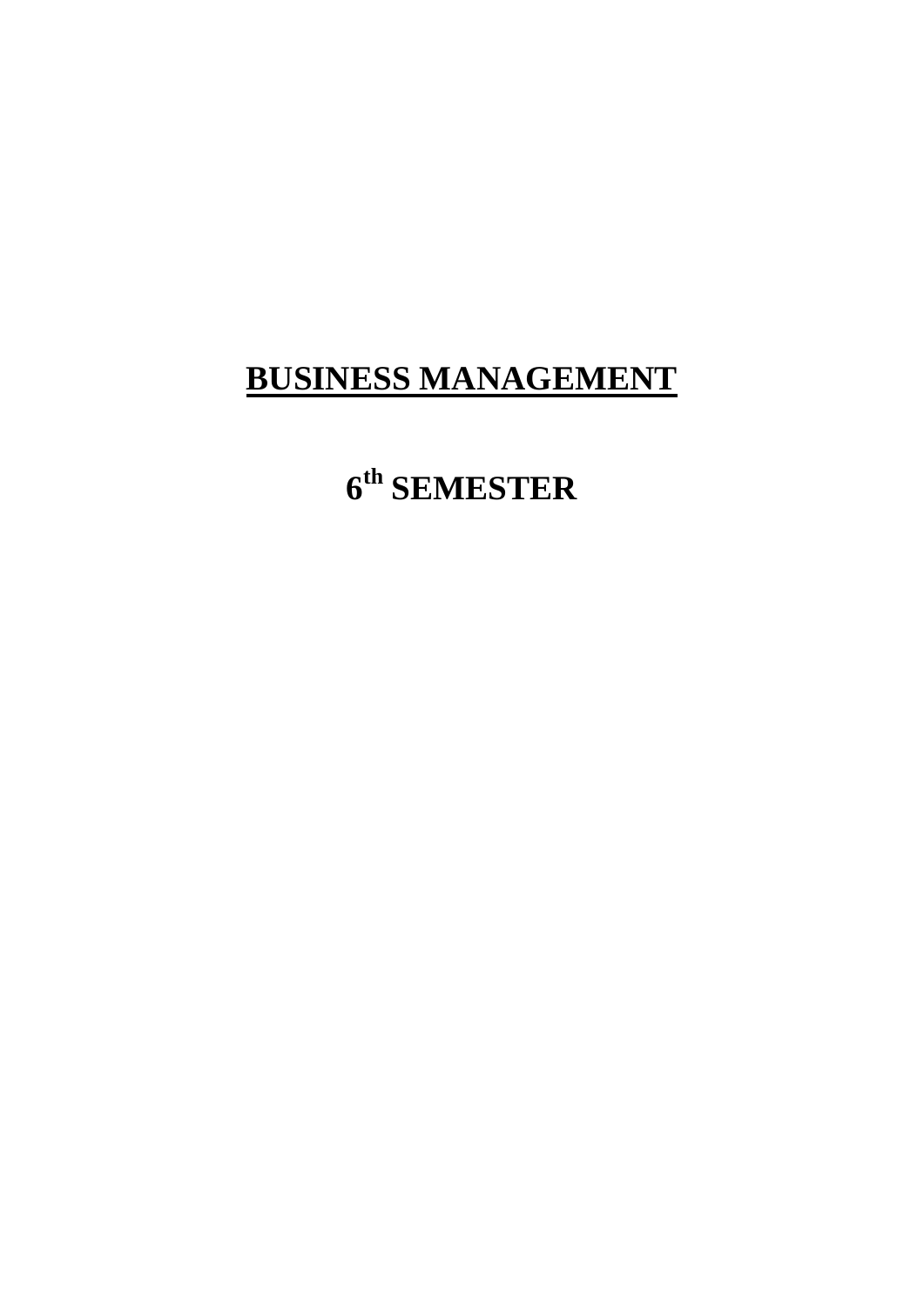#### **2017, 2018 & 2019**

#### **Semester: VI**

#### **BUSINESS MANAGEMENT**

### Course No: **BM-601** Title: **Financial Management**

Total Marks: **100** Duration of Exam: **3 Hrs** Theory Examination: **80** Internal Assessment: **20**

**Objective:** *The objective of this course is to expose the students to the basics of Financial Management*

- **Unit I** Meaning, Importance and Objective of Financial Management; Profit Vs. Wealth Maximization; Role of Financial Manager; Time Value of Money: Through Compounding and Discounting Techniques
- **Unit II** Financial Analysis: Analysis of Financial Health of the Business through the Techniques viz, Application of Various Ratios in Decision Making Process; Analysis of Cash Flow Statement, Computing Financial and Profitability Ratios.
- Unit III Financing Decision: Cost of Capital-Weighted Average and Marginal Cost of Capital, Capital Structure Decision - Designing Optimum Capital Structure, Leasing and Hire Purchase, Derivatives: Managing Financial Risk.
- Unit IV Types of Financing: Introduction to Lease Financing, Venture Capital Finance; Project Financing-Intermediate and Long Term Financing, Financing of Working Capital; Debt Vs. Equity as a Source of Finance.
- Unit V Shares Capital, Types of Capital and Shares; Various Types of Preference Shares; Debentures: Various Types of Debentures; Concept of Private Placement, Zero Coupon Bonds, Deep Discount Bonds; Escrow A/c Trust; Difference Between Shares and Debentures; Buy Back of Shares; Redemption of Shares and Debentures.

# **Note for Paper Setter**

The question paper shall contain two questions from each unit (Total ten questions) and a candidate will be required to answer five questions selecting one question from each unit. Thus, there will be an internal choice within each unit.

# **Internal Assessment (Total Marks: 20)**

The marks shall be distributed as under:-

| Mid Semester Test    |                   | $: 10$ Marks |
|----------------------|-------------------|--------------|
| Two Home Assignments | $(05$ marks each) | $: 10$ Marks |